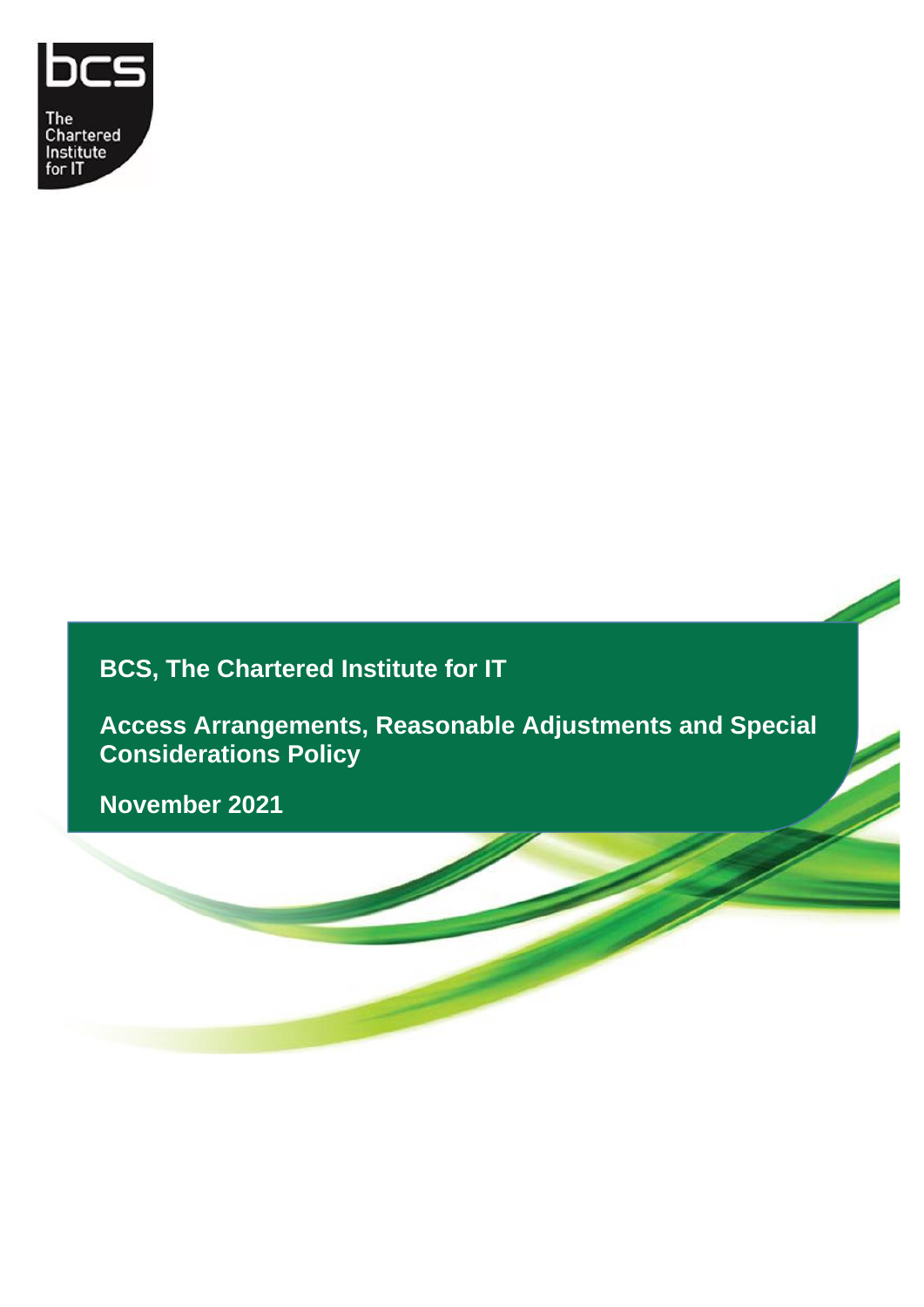# **CONTENTS**

| 1.       |                                                                                                                                                                                                                                                                                                                                                                                                                                                                                                                                                                                                                                                                                                                                    |                                                                                                                                                                   |
|----------|------------------------------------------------------------------------------------------------------------------------------------------------------------------------------------------------------------------------------------------------------------------------------------------------------------------------------------------------------------------------------------------------------------------------------------------------------------------------------------------------------------------------------------------------------------------------------------------------------------------------------------------------------------------------------------------------------------------------------------|-------------------------------------------------------------------------------------------------------------------------------------------------------------------|
| 2.       |                                                                                                                                                                                                                                                                                                                                                                                                                                                                                                                                                                                                                                                                                                                                    |                                                                                                                                                                   |
| 3.       | <b>Access Arrangements</b><br>a.<br>Reasonable Adjustments<br>b.<br><b>Special Consideration</b><br>C.                                                                                                                                                                                                                                                                                                                                                                                                                                                                                                                                                                                                                             | 3<br>3<br>$\overline{4}$                                                                                                                                          |
|          | What is not a disability                                                                                                                                                                                                                                                                                                                                                                                                                                                                                                                                                                                                                                                                                                           | 4                                                                                                                                                                 |
| 4.       |                                                                                                                                                                                                                                                                                                                                                                                                                                                                                                                                                                                                                                                                                                                                    |                                                                                                                                                                   |
| 5.       |                                                                                                                                                                                                                                                                                                                                                                                                                                                                                                                                                                                                                                                                                                                                    |                                                                                                                                                                   |
| 6.       |                                                                                                                                                                                                                                                                                                                                                                                                                                                                                                                                                                                                                                                                                                                                    |                                                                                                                                                                   |
| 7.<br>8. | Support of a Personal Assistant<br>a.<br><b>Rest Breaks</b><br>b.<br>Support of a Sign Language Interpreter<br>c.<br>Support of a scribe / amanuensis<br>d.<br>Use of laptop and adaptive/assistive technology<br>е.<br>Hardware<br>İ.<br>Software<br>ii.<br>Support of a Reader<br>f.<br>Support of a Chaperone<br>g.<br>Use of alternative examination/assessment locations<br>h.<br>i.<br>Alternative format of examination/assessment papers<br>Temporary Illness / Injury<br>j.<br>Pregnancy<br>k.<br>Taking an exam/assessment not in your official or native language<br>I.<br>Stammer / Stutter (Oral Examination/assessments Only)<br>m.<br><b>Religious Obligations</b><br>n.<br>Candidates with substantial needs<br>0. | 6<br>6<br>6<br>$6\phantom{1}6$<br>$6\phantom{1}6$<br>$\overline{7}$<br>$\overline{7}$<br>$\overline{7}$<br>$\overline{7}$<br>8<br>8<br>8<br>8<br>8<br>8<br>9<br>9 |
| 9.       | The Centre marks the paper<br>a.<br>BCS marks the paper<br>b.<br>BCS carries out the End-Point Assessment                                                                                                                                                                                                                                                                                                                                                                                                                                                                                                                                                                                                                          | 9<br>9<br>10<br>10                                                                                                                                                |
| 10.      | The Centre marks the paper<br>a.<br>BCS marks the paper or you take the examination on-line<br>b.<br>BCS carries out the End-Point Assessment<br>C.                                                                                                                                                                                                                                                                                                                                                                                                                                                                                                                                                                                | 10<br>10<br>10<br>11                                                                                                                                              |
| 11.      | The Centre owns the paper<br>a.<br>BCS marks the paper or you take the examination on-line<br>b.                                                                                                                                                                                                                                                                                                                                                                                                                                                                                                                                                                                                                                   | 11<br>11                                                                                                                                                          |
| 12.      |                                                                                                                                                                                                                                                                                                                                                                                                                                                                                                                                                                                                                                                                                                                                    |                                                                                                                                                                   |
| 13.      |                                                                                                                                                                                                                                                                                                                                                                                                                                                                                                                                                                                                                                                                                                                                    |                                                                                                                                                                   |
| 14.      |                                                                                                                                                                                                                                                                                                                                                                                                                                                                                                                                                                                                                                                                                                                                    |                                                                                                                                                                   |
| 15.      |                                                                                                                                                                                                                                                                                                                                                                                                                                                                                                                                                                                                                                                                                                                                    |                                                                                                                                                                   |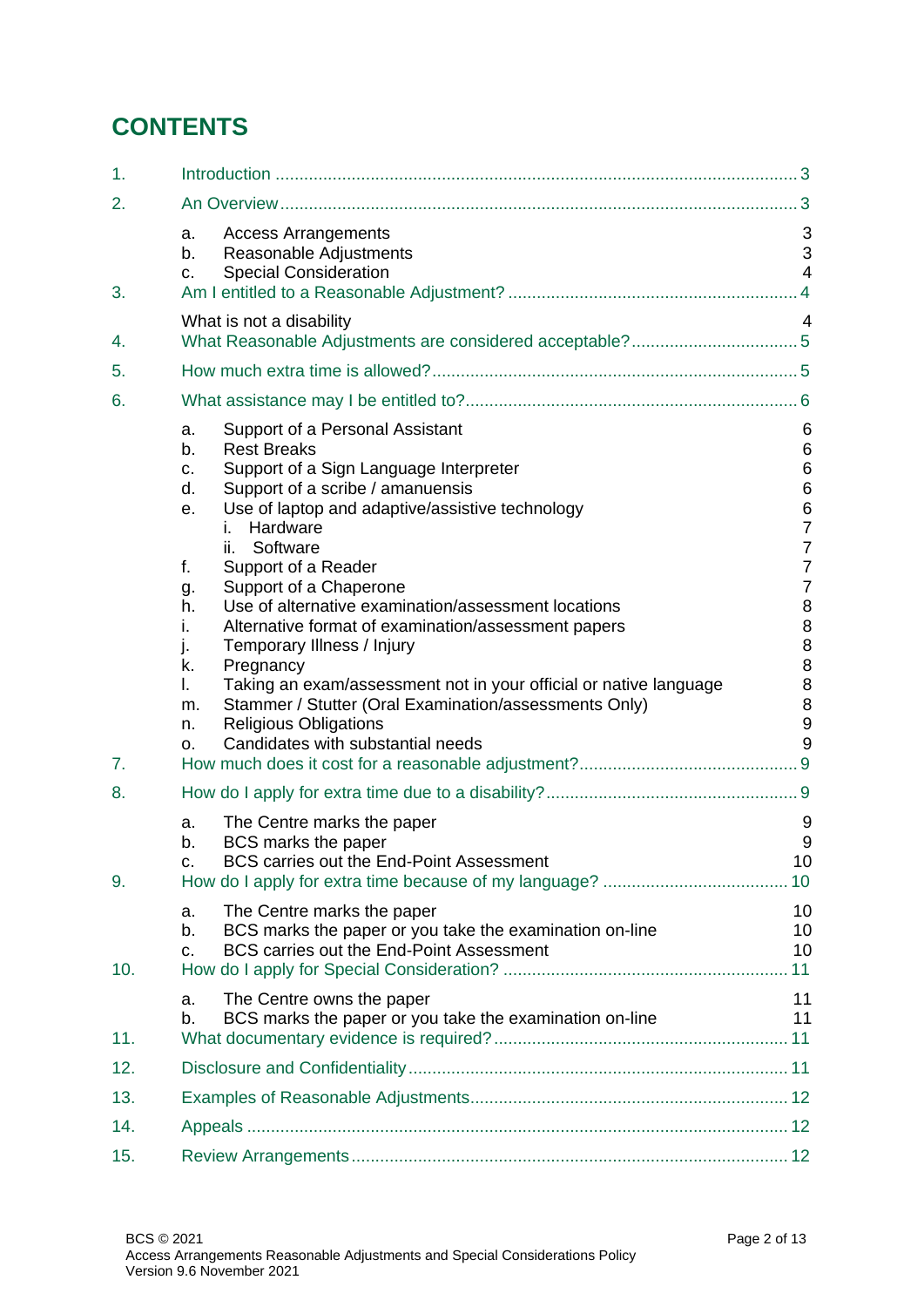## <span id="page-2-0"></span>**1. Introduction**

BCS recognises that some learners require special arrangements when it comes to our examinations and End Point Assessments (EPA), and this policy aims to explain what you are entitled to request in line with the relevant legislation. We seek to provide equal access to examinations and EPA assessments for all learners, ensuring there are no unnecessary barriers, and to accommodate the needs of learners according to individual requirements but within the confines of the law.

We have a duty to make a reasonable adjustment where the examination / EPA assessment arrangements would put a disabled learner at a substantial disadvantage in comparison with a learner who is not disabled. In these circumstances, we are required to take reasonable steps to avoid that disadvantage.

It is important to note that reasonable adjustments must not affect the reliability or validity of assessment outcomes, nor must they give the learner an unfair assessment advantage over other learners undertaking the same or similar assessments. Any reasonable adjustment must reflect the usual learning or working practice of a learner in a centre or working within the occupational area.

## <span id="page-2-1"></span>**2. An Overview**

## <span id="page-2-2"></span>**a. Access Arrangements**

Access Arrangements are agreed **before the examination / EPA assessment upon registration**. They allow learners with special educational needs, disabilities or temporary injuries to access the assessment, and show what they know, and can do, without changing the demands of the assessment. The intention behind an access arrangement is to meet the needs of an individual learner, without affecting the integrity of the assessment. Access arrangements are the principal way in which awarding bodies comply with the duty, under the Equality Act 2010, to make 'reasonable adjustments'.

## <span id="page-2-3"></span>**b. Reasonable Adjustments**

A reasonable adjustment is unique to you and may not be included in the list of available access arrangements outlined in Section 4. Whether an adjustment will be considered reasonable will depend on several factors, which may include:

- the needs of the disabled candidate;
- the effectiveness of the adjustment;
- the cost of the adjustment; and
- the likely impact of the adjustment upon the learner and other learners.

An adjustment will not be approved if it:

- involves unreasonable costs to the Awarding Body or examination centre;
- involves unreasonable timeframes; or
- affects the security and integrity of the assessment.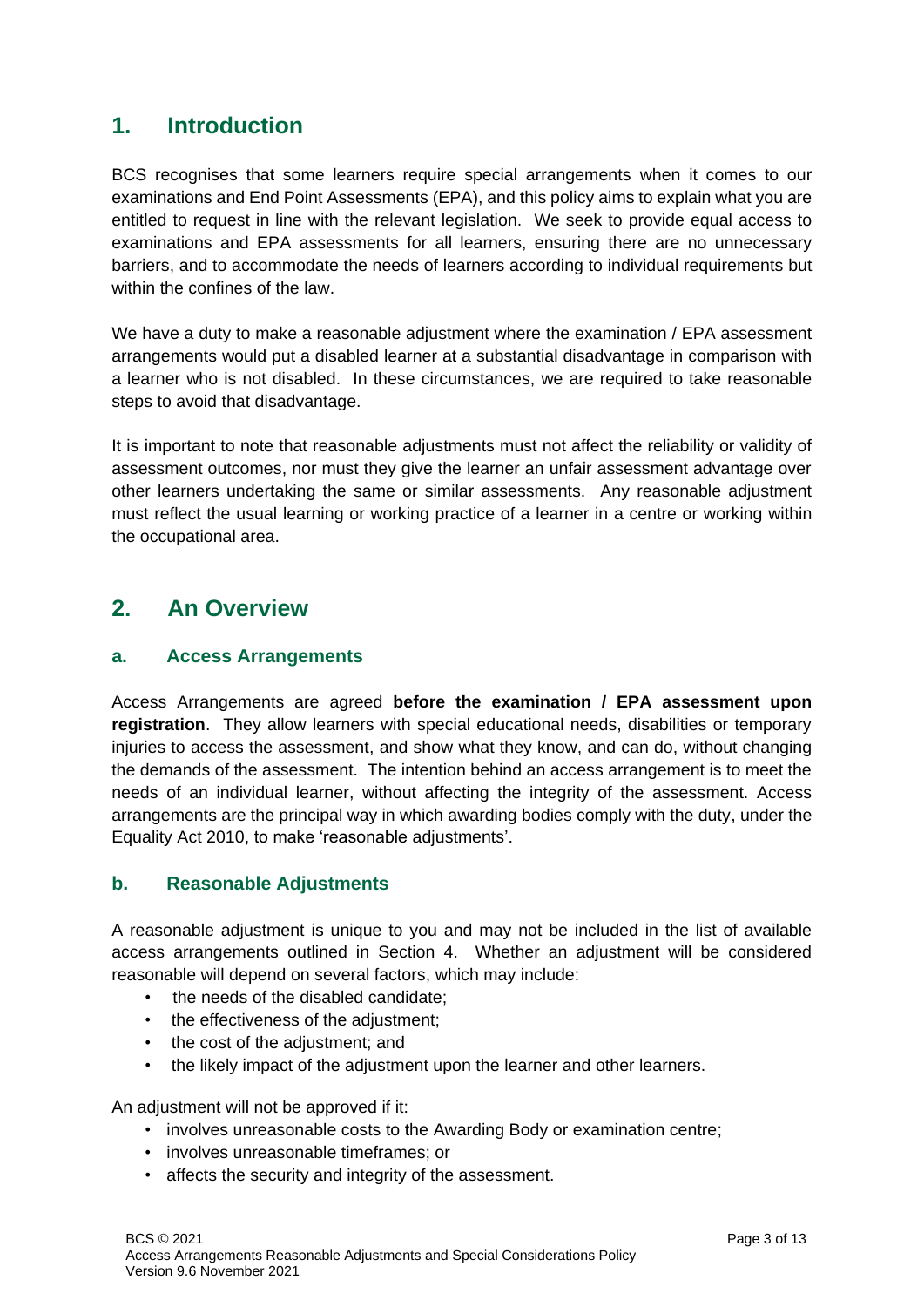This is because the adjustment is not "reasonable". In most cases it will not be reasonable for adjustments to be made to examination/assessment objectives within a qualification. To do so would likely undermine the effectiveness of the qualification in providing a reliable indication of the knowledge, skills and understanding of the learner.

## <span id="page-3-0"></span>**c. Special Consideration**

Special Consideration is a request by the learner, **post examination / end-point assessment,** to adjust the mark or grade to reflect temporary injury, illness or an event outside of your control (such as a family emergency or bereavement), that occurred just before, or at the time of the examination/assessment. You may also ask for special consideration if the reasonable adjustments requested, and agreed in advance of the examination / assessment, proved inadequate. We will not review your mark or grades if there are instances of noises, lack of proper facilities or industrial disputes that occurred during the examination, as these are outside of BCS' control.

Please note that, in most circumstances, we would expect you to delay your examination / assessment in the event of a temporary illness or bereavement. However, if this is not possible then BCS will review your application for special consideration.

## <span id="page-3-1"></span>**3. Am I entitled to a Reasonable Adjustment?**

The Equality Act 2010 defines disability as a physical or mental impairment which has substantial and long term adverse effect on a person's ability to perform normal day to day activities. The following individuals will be considered for reasonable adjustments:

- a permanent physical impairment, e.g. cerebral palsy, multiple sclerosis
- a recurring or fluctuating effect, e.g. rheumatoid arthritis
- a progressive condition such as an HIV infection, cancer or multiple sclerosis
- behavioural, emotional, social needs, e.g. chronic depression or autism
- a sensory impairment, e.g. hearing impairment or visual impairment
- specific cognitive difficulties, e.g. dyslexia or memory loss
- motor difficulties, e.g. hand and or eye co-ordination, difficulty moving hands and or arms

If there is not an option for you to take the examination/assessment in your native language you will be entitled to an extra 25% of time.

## <span id="page-3-2"></span>**What is not a disability**

Some conditions aren't covered by the disability definition. These include addiction to non– prescribed drugs or alcohol. If you need more information, then please refer to the 'Equality Act Guidance'.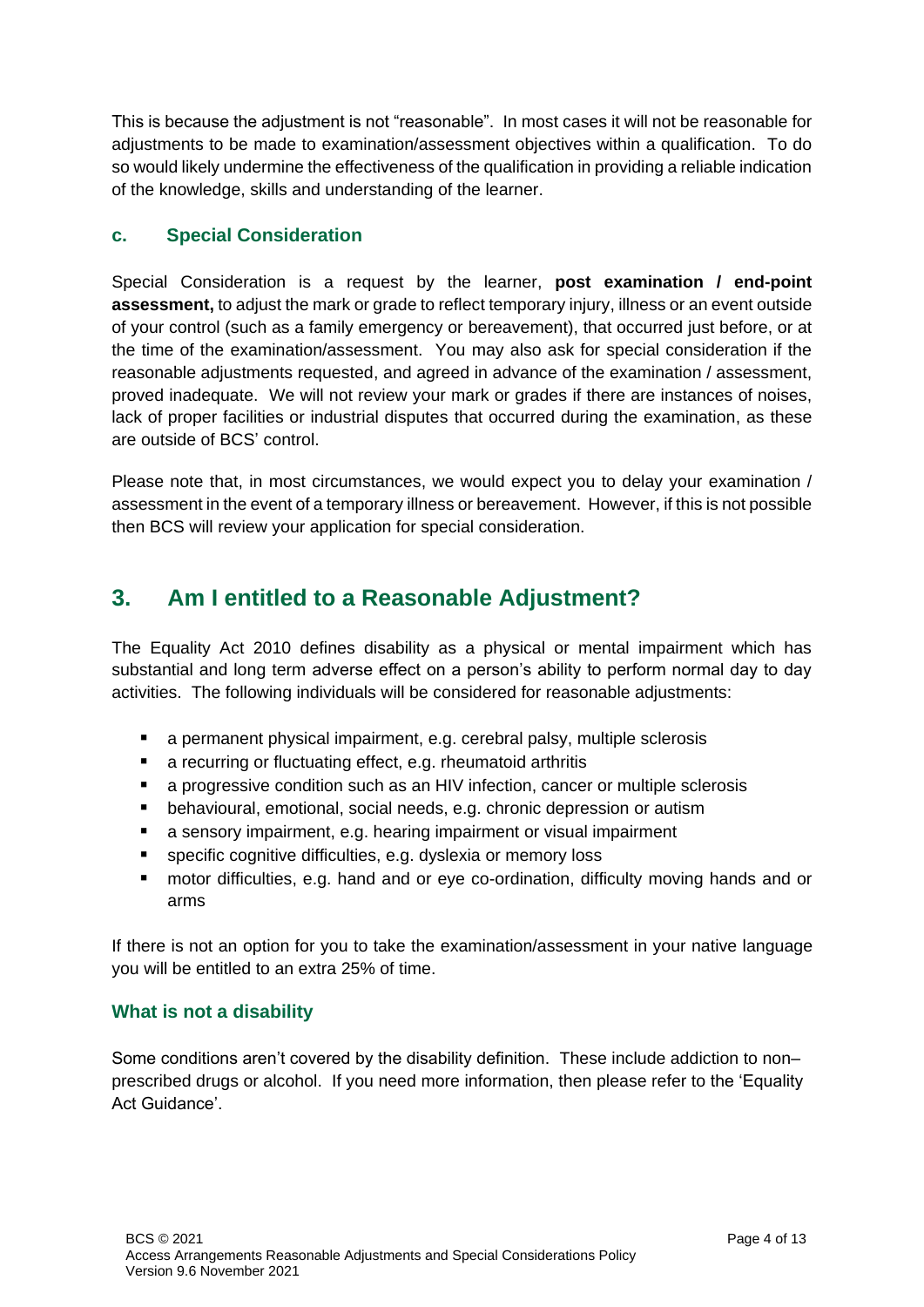# <span id="page-4-0"></span>**4. What Reasonable Adjustments are considered acceptable?**

Applications for reasonable adjustments will be individually considered and decisions may vary according to the exact nature of your everyday needs and usual method of working. The following adaptions are examples of what may be considered:

- Allocation of extra time
- Bilingual paper dictionary whose purpose is translation between the examination or assessment language and another national language (not available for on-line examination or assessment)
- Adapting assessment materials e.g. large format, different font, coloured paper or offered in Braille
- Support of a personal assistant see Section 6.1 for further information
- Rest or Time Breaks, See Section 6.2 for further information
- Support of a Sign Language interpreter, see Section 6.3 for further information
- Support of a scribe or amanuensis, see Section 6.4 for further information
- Use of assistive technology, see Section 6.5 for further information
- Support of a reader, see Section 6.6 for further information
- Support of a chaperone, see Section 6.7 for further details
- Use of appropriate examination or assessment locations, See Section 6.8 for further information
- Re-sits, in the case of temporary illness or injury, see Section 6.10 for further information

This is not an exhaustive list and other adjustments will be considered on a case by case basis. It is important to note that not all the adjustments (as listed above) will be reasonable, permissible or practical in particular situations. The learner may not need, nor be allowed the same adjustment for all assessments.

# <span id="page-4-1"></span>**5. How much extra time is allowed?**

Extra time will be permitted, as appropriate to you, in line with this document ensuring you are not disadvantaged in relation to other learners.

The standard time extension for our examination / assessments is **25%** if you have a **disability or** are **not able to take the exam in your official or native language**.

Up to 100% extra time may be allocated dependent on your particular needs. Your health professional must make a recommendation for how much time is required if more than 25% extra time is requested.

You can request no more than 25% extra time if you are taking the examination in a language that is not your official or native language. However, some BCS examinations (as stated on the website) will only be offered in English and in these instances, no extra time will be allowed. See Section 6.11 for additional allowances.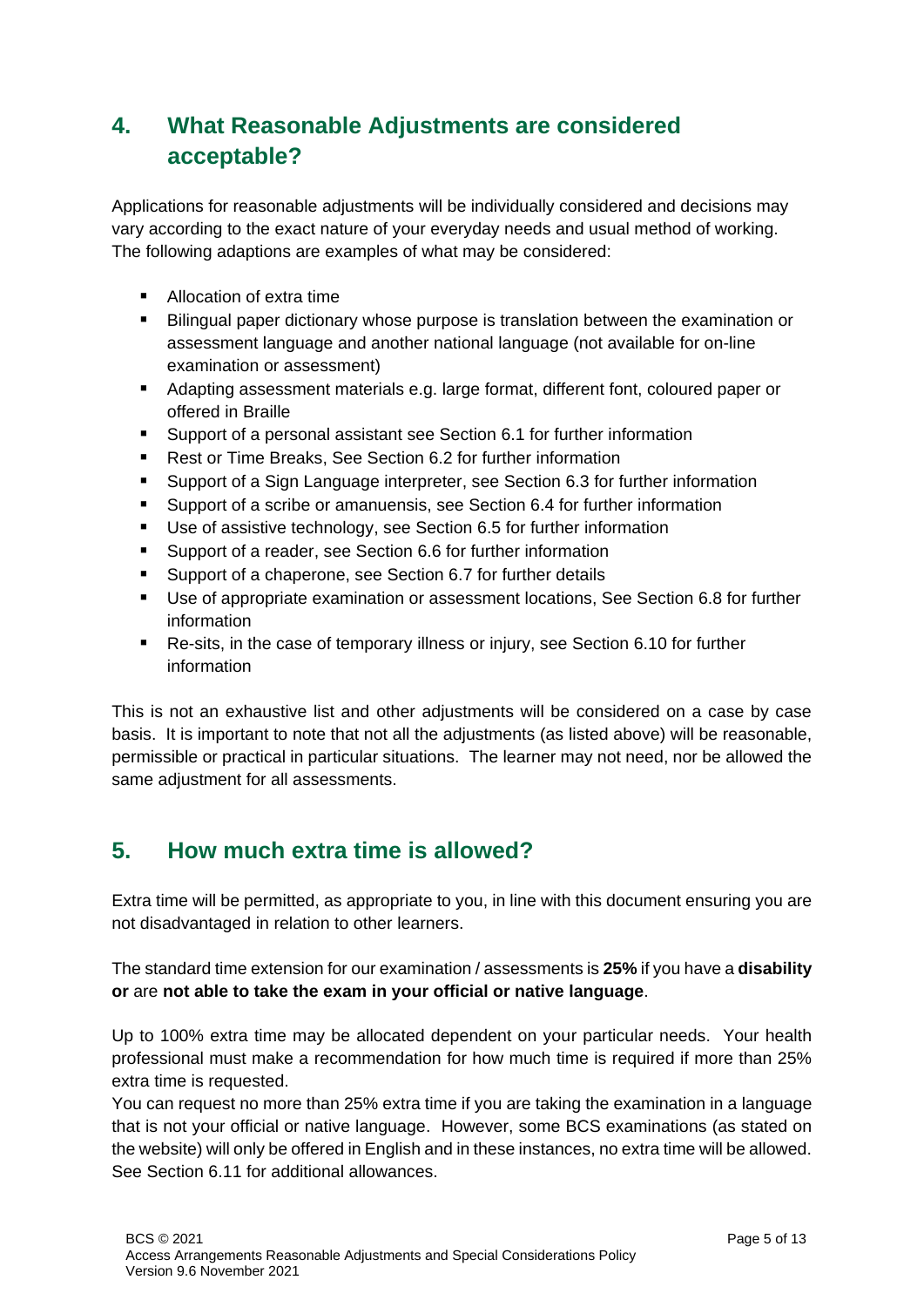Please note that the use of an interpreter for language is not permitted, and examinations/assessments are taken in English unless specified on the website.

## <span id="page-5-0"></span>**6. What assistance may I be entitled to?**

Arrangements for the use of third parties (such as an interpreter or scribe during the examination/assessment will normally be your responsibility however BCS will take reasonable steps to source suitable persons if you are not able to do so.

## <span id="page-5-1"></span>**a. Support of a Personal Assistant**

You can request the support of a personal assistant if you need someone to help with personal care / assistance during the examination/assessment. This help will be designed to maintain the effectiveness of the examination/assessment. Personal assistants cannot give factual help or offer any suggestions or advice which could be seen as giving you an unfair advantage.

## <span id="page-5-2"></span>**b. Rest Breaks**

You can request rest breaks if you suffer from fatigue, physical or mental disabilities or for religious obligations. The rest break will be part of your extra time request and you can take it any time during the examination/assessment.

## <span id="page-5-3"></span>**c. Support of a Sign Language Interpreter**

You can request a sign language interpreter if you are hard of hearing to undertake the role of conversing with others on your behalf. The interpreter can say a phrase or word as well as re-phrasing using sign language or by writing it down for you. They must not give factual help, offer any suggestions or advice which could give you an unfair advantage. We would normally expect the learner to source the interpreter although if this is not possible, BCS will make reasonable efforts to locate a suitable person.

## <span id="page-5-4"></span>**d. Support of a scribe / amanuensis**

You can request a scribe if you have limitations with writing down the answers such as a physical or visual impairment or a specific learning difficulty. The scribe's role will be someone who will write down your dictated answers to the questions. They must write down the answers exactly as they are dictated. They must not give factual help nor offer any suggestions or advice which could be seen as giving you an unfair advantage.

## <span id="page-5-5"></span>**e. Use of laptop and adaptive/assistive technology**

You can request the use of adaptive, assistive or access technology which enables you to access computer systems if you have particular needs. Where possible, we would expect you to use your own laptop and software. You will only be able to have access to the relevant programme or programmes and all equipment will be checked by the invigilator prior to the start of the examination/assessment. If you cannot use your own equipment BCS will make reasonable efforts to source the same or similar equipment. If BCS is unable to source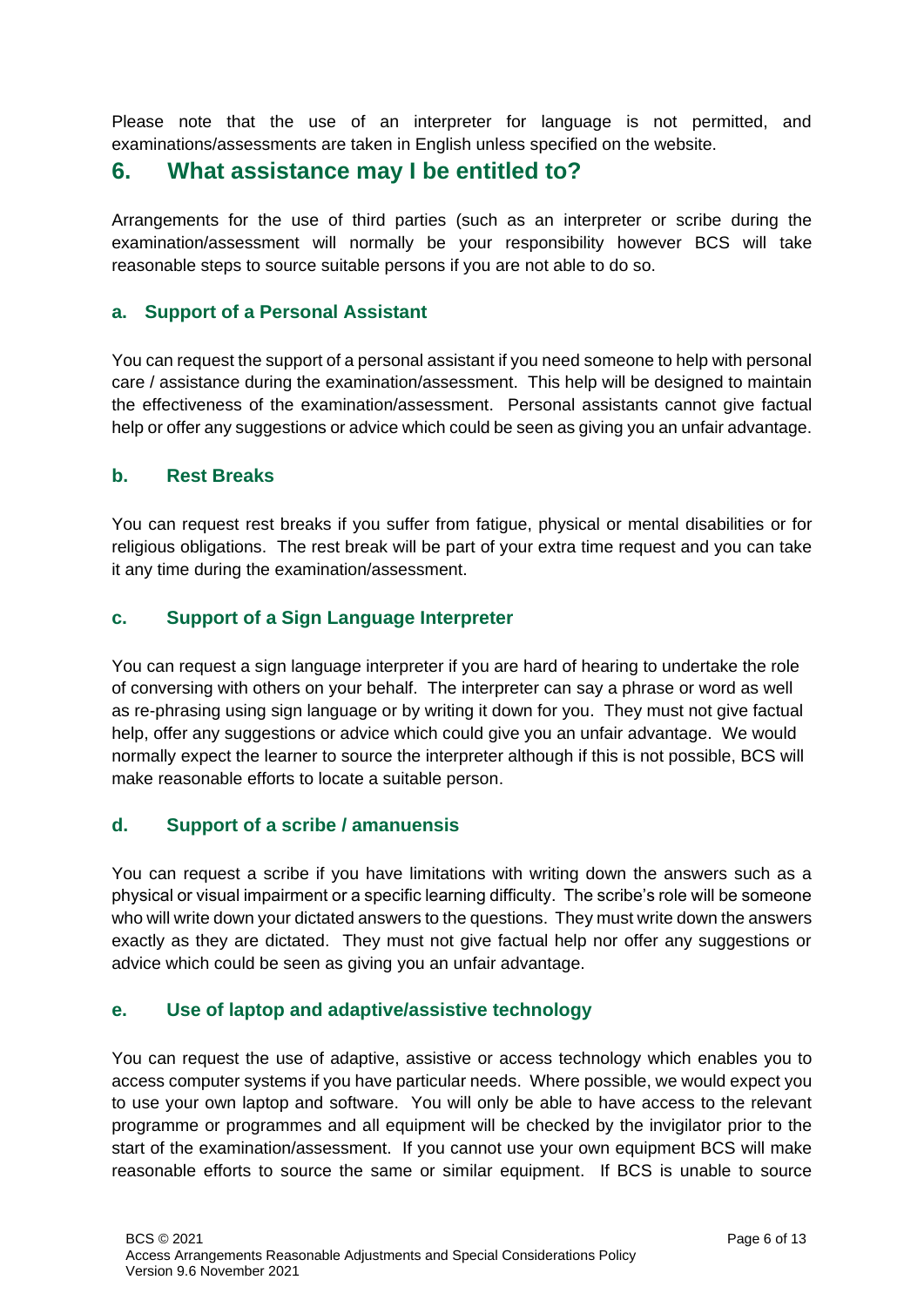suitable equipment, then we will advise you accordingly and you will be responsible for either sourcing suitable equipment or using what can be made available to you by BCS. The list below is indicative of the most common assistive technologies available but should be used as a guideline only.

## <span id="page-6-0"></span>**i. Hardware**

- Alternative keyboards and mice including:
	- o Braille labelled keyboards or home-row key indicators; Joysticks / trackerballs / mouse keys on the keyboard; Mouth Stick
- Braille Display
- Switches (alternative input to keyboard and mouse, used by learners with physical disabilities)
- Large monitors
- Headphones and volume adjustment for use with voice output/input software packages

## <span id="page-6-1"></span>**ii. Software**

- Operating System Accessibility features such as sticky keys, filter keys, mouse speed adjustments
- Screen magnification software e.g. [Dragon Software](http://shop.nuance.co.uk/store/nuanceeu/en_GB/pd/productID.253297000/pgm.95039500/OfferID.42233879309/Currency.GBP?utm_source=bing&utm_medium=cpc&utm_campaign=UK-DGN-PRO-Home-B_|_EMEA_|_UK_|_EN_|_DNS_|_RAN_|_Dragon_Naturally_Speaking&utm_content=B_|_EMEA_|_UK_|_EN_|_DNS_|_RAN_|_Dragon_Naturally_Speaking_-_Generic&utm_term=dragon+naturally+speaking+software_exact)
- Screen reading software (supporting both users with visual impairment and dyslexic users) e.g. [browsealoud.com,](http://browsealoud.com/) [JAWS software](http://freedomscientific.com/products/fs/jaws-product-page.asp) or [NVDA](http://www.nvda-project.org/)
- Input devices eye/head operated pointing devices or on-screen keyboards

## <span id="page-6-2"></span>**f. Support of a Reader**

You can request a reader if you have a visual impairment or specific learning difficulties which would benefit from the support of a reader. They will be able to read all or any part of the examination/assessment or your answers to you. They can only read the exact wording and must not give meanings of words, rephrase or interpret anything. They should only repeat instructions and questions on the paper when specifically requested to do so by you. They cannot advise you which questions to do, when to move on to the next question, or the order in which the questions should be answered. We would expect the reader to not have a conflict of interest in undertaking this task, however, we acknowledge that is appropriate to have had previous working experience with you.

## <span id="page-6-3"></span>**g. Support of a Chaperone**

You can request a chaperone to be present during the examination/assessment. They must not assist with the examination/assessment in any way, this includes technical support. They must not talk through the duration of the examination/assessment and not be the cause of any distraction to you or the invigilator. If you are completing an examination/assessment that requires a web camera, such as remote proctoring or an EPA interview, you must leave your camera on at all times and the person chaperoning must remain in view.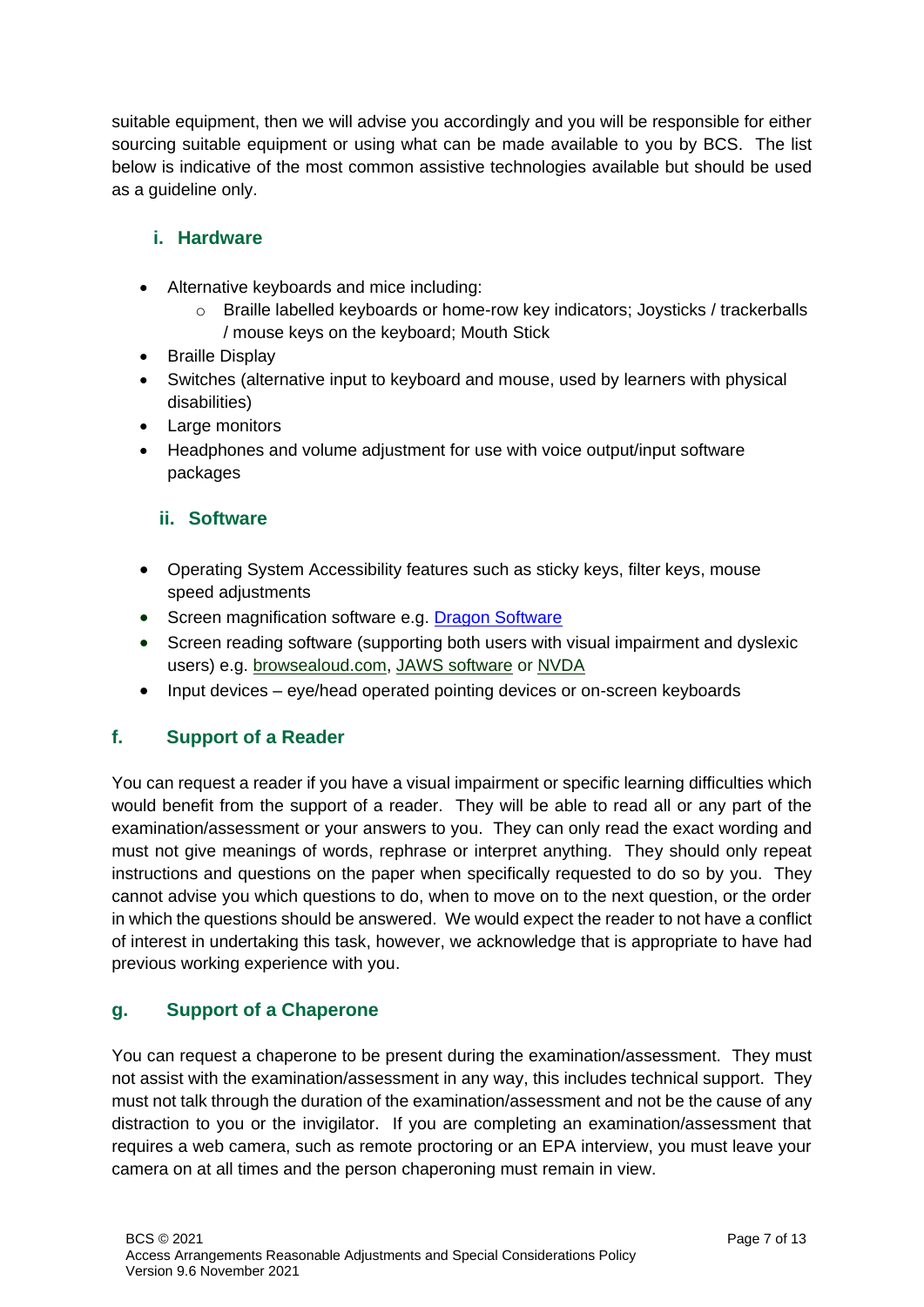## <span id="page-7-0"></span>**h. Use of alternative examination/assessment locations**

You can request the use of alternative premises to take the examination/assessment if this benefits you due to a physical disability. Locations must comply with the requirements of the Equality Act, Health and Safety Regulations (or local equivalent) as well as disability access regulations and Centres are also required to meet these standards when hosting an examination/assessment.

## <span id="page-7-1"></span>**i. Alternative format of examination/assessment papers**

You can request changes to the font and/or font colour within reason for paper-based examination/assessments. We can also offer different coloured paper; blue, green, yellow or pink for dyslexic learners.

Please note that these options are not available for learners taking on-line examination / assessments.

## <span id="page-7-2"></span>**j. Temporary Illness / Injury**

Although a temporary illness or injury or indisposition would not be covered by the Equality Act (or local equivalent), we may still be able to accommodate learners affected in such a way. You need to complete the Reasonable Adjustments Form and provide supporting evidence of the circumstances and we will try to accommodate your request.

## <span id="page-7-3"></span>**k. Pregnancy**

You are entitled to go to the toilet if you are pregnant, but you are not entitled to extra time unless there are other medical conditions that would allow you to request extra time. It is important that you do not discuss the examination/assessment with any third party during any break period.

## <span id="page-7-4"></span>**l. Taking an exam/assessment not in your official or native language**

If the examination is taken in a language that is not your native / official language, then you are entitled to use your own **paper** dictionary (whose purpose is translation between the examination/assessment language and another national language) during the examination. Please advise your Centre at the time of course booking if you require extra time. You will not be able to use a dictionary if you sit through an on-line Test Centre such as Pearson.

Electronic dictionaries will **not** be allowed into the examination/assessment room.

## <span id="page-7-5"></span>**m. Stammer / Stutter (Oral Examination/assessments Only)**

You can request extra time for an oral examination/assessment if you have a stammer or stutter (not for a written examination/assessment). We will also try to allocate you the final interview slot of the day so that there are fewer time restrictions on you and the interviewers.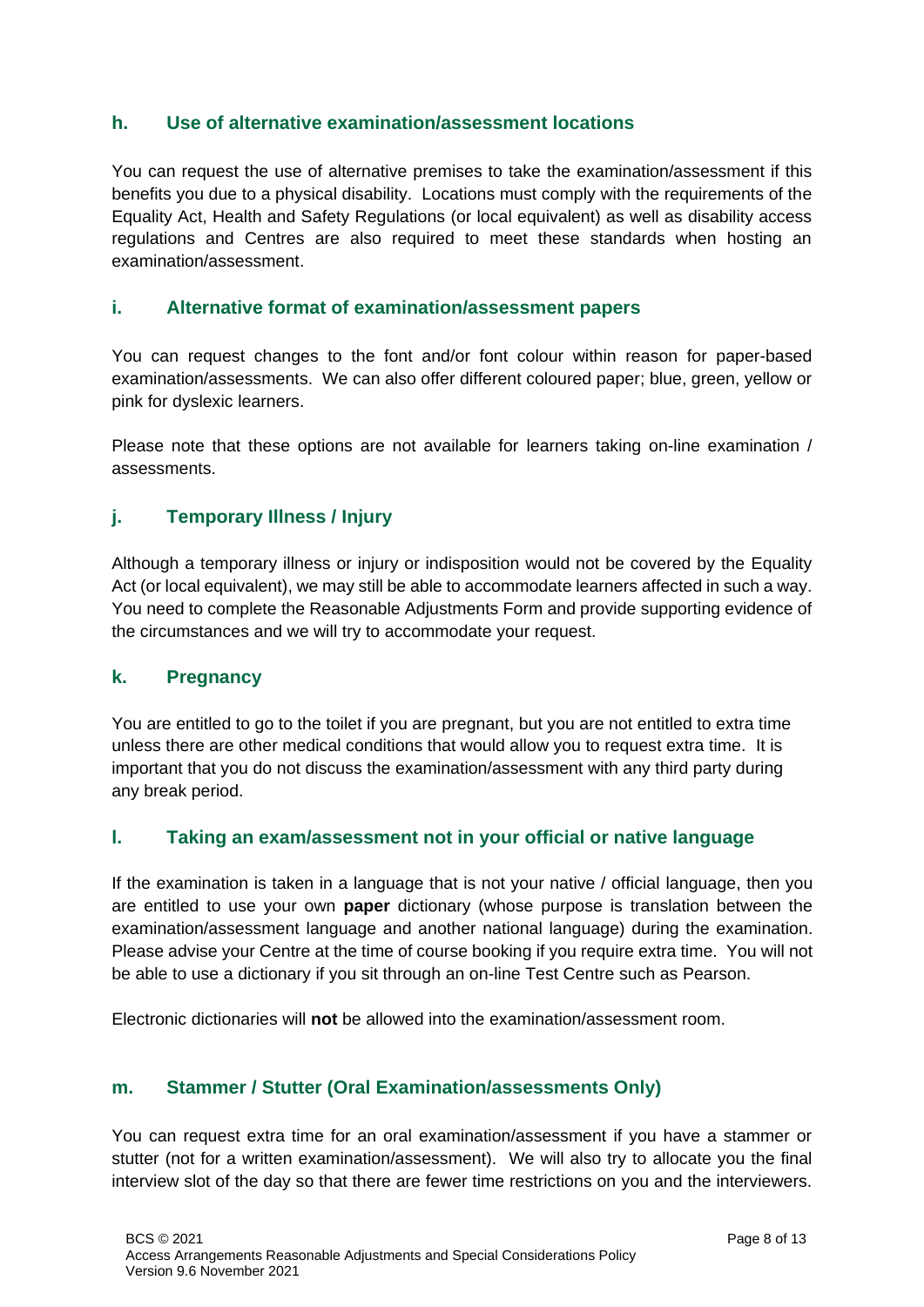Please let us know as early as possible so that the best time slot can be allocated to you. In exceptional circumstances, we may consider written responses to the interviewer questions.

## <span id="page-8-0"></span>**n. Religious Obligations**

You can request a break or different time to start the examination/assessment if you need to do so for religious reasons. We will require a written request for this and the contact details for the appropriate religious authority (e.g. imam, minister, rabbi or priest).

#### <span id="page-8-1"></span>**o. Candidates with substantial needs**

There may be candidates who suffer from particular disabilities who may require other adjustments which are not listed in this document. Accordingly, the list of access arrangements is not exhaustive.

Where a candidate has substantial needs then BCS may allow further adjustments such as up to 100% of the examination/assessment time. We would require a clinical practitioner to provide compelling evidence for the extra time so that we do not unfairly advantage the candidate. Each application will be considered individually in light of your needs. The response will relate primarily to the effect the requested adjustment may have on the assessment objective being tested in the qualification.

## <span id="page-8-2"></span>**7. How much does it cost for a reasonable adjustment?**

In accordance with the Equality Act, Awarding Organisations, Centres and Employers must not charge for a reasonable adjustment. However, BCS and the Centre may charge for any adjustments that are considered unreasonable. Please contact your Centre or BCS for a guide to what is considered a reasonable adjustment if it is not already covered under Section 4 above.

## <span id="page-8-3"></span>**8. How do I apply for extra time due to a disability?**

#### <span id="page-8-4"></span>**a. The Centre marks the paper**

If you are taking a qualification which is marked by the Centre, then they will apply on your behalf.

#### <span id="page-8-5"></span>**b. BCS marks the paper**

If the qualification is marked by BCS, then you must complete the Application for Reasonable Adjustments Form which is available on the BCS website and return it to BCS.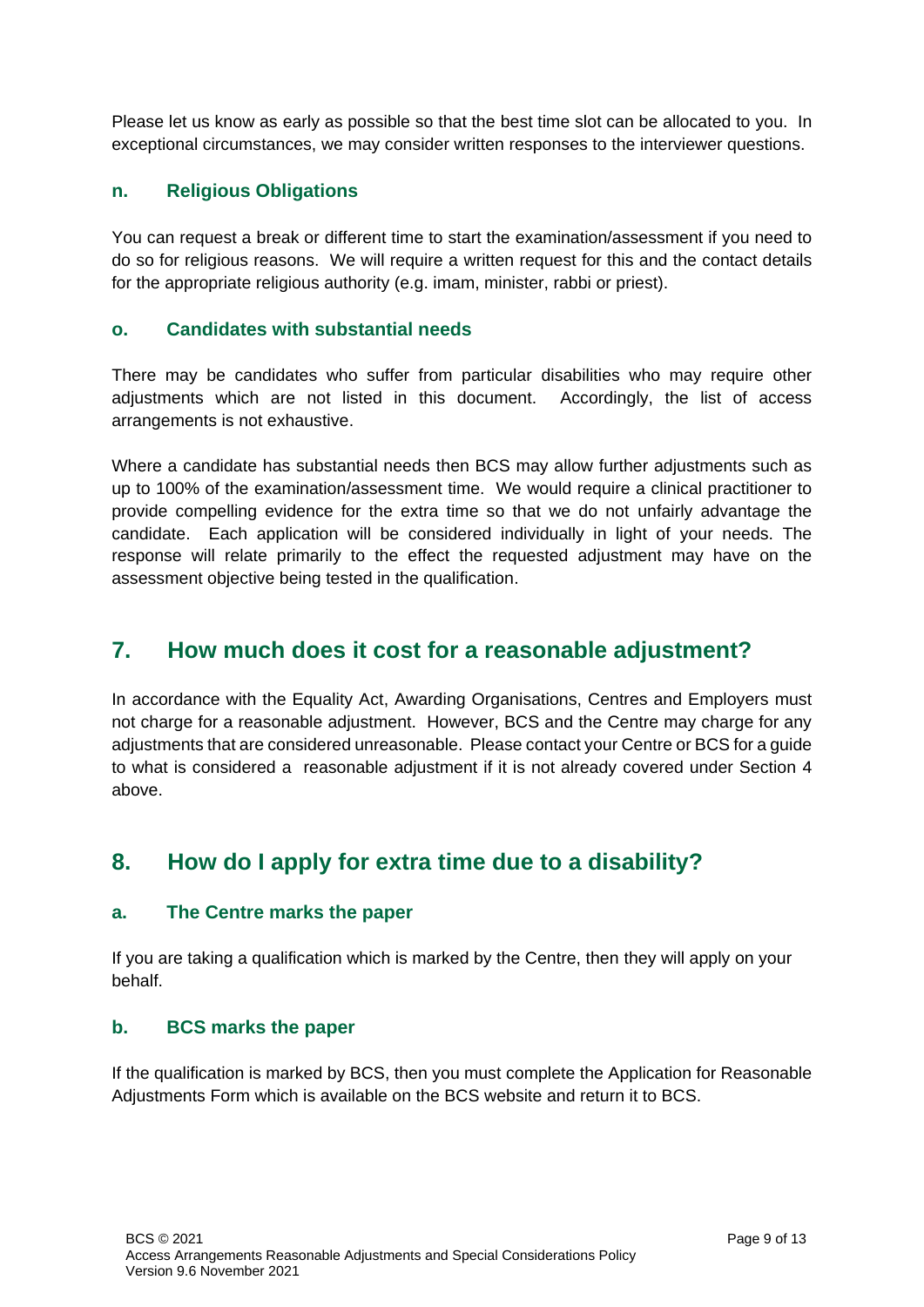Please ensure that you complete the form fully and provide as much evidence to support your request as appropriate. The form outlines what we need, if you don't provide enough evidence then we have the right to reject the application and ask you to resubmit it.

Please note that for Professional Certifications, BCS employed invigilators can review and approve requests for 25% extra time on the day of examination. However, if you require any other reasonable adjustments you must do so by submitting the application to BCS at least 10 days in advance of the examination for Professional Certifications, and 4 weeks for Higher Education Qualifications. Whilst BCS will aim to make arrangements for learners who submit requests in less than the indicated timescale this will not always be possible and may result in the request not being fulfilled.

## <span id="page-9-0"></span>**c. BCS carries out the End-Point Assessment**

If the apprenticeship is assessed by BCS, then you must complete the Application for Reasonable Adjustments Form which is available on the BCS website and return it to epateam@bcs.uk. Please also request a reasonable adjustment on ACE360 against the apprentices' record but **DO NOT** upload any documentation to ACE360

Please ensure that you complete the form fully and provide as much evidence to support your request as appropriate. The form outlines what we need, if you don't provide enough evidence then we have the right to reject the application and ask you to resubmit it.

Please note that BCS EPA team will review and approve requests for 25% extra time for the end-point assessment when applications are received. Applicants will be notified of any requests that are not approved. However, if you require other reasonable adjustments you must do so by submitting the application to BCS prior to Gateway. Whilst BCS will aim to make arrangements for learners who submit requests in less than the required timescale this will not always be possible and may result in the request not being fulfilled.

## <span id="page-9-1"></span>**9. How do I apply for extra time because of my language?**

## <span id="page-9-2"></span>**a. The Centre marks the paper**

If you are taking a qualification which is marked by the Centre, then they will apply on your behalf.

## <span id="page-9-3"></span>**b. BCS marks the paper or you take the examination on-line**

If the qualification is marked by BCS, then you must complete the Extra Time Request Form which is available on the BCS website and return it to BCS.

## <span id="page-9-4"></span>**c. BCS carries out the End-Point Assessment**

In the case of the end-point assessment interview by BCS, then you must complete the Extra Time Request Form which is available on the BCS website and submit to BCS at Gateway. All assessments are carried out in English/Welsh or British Sign Language and we cannot allow interpreters for other languages into the assessment methods.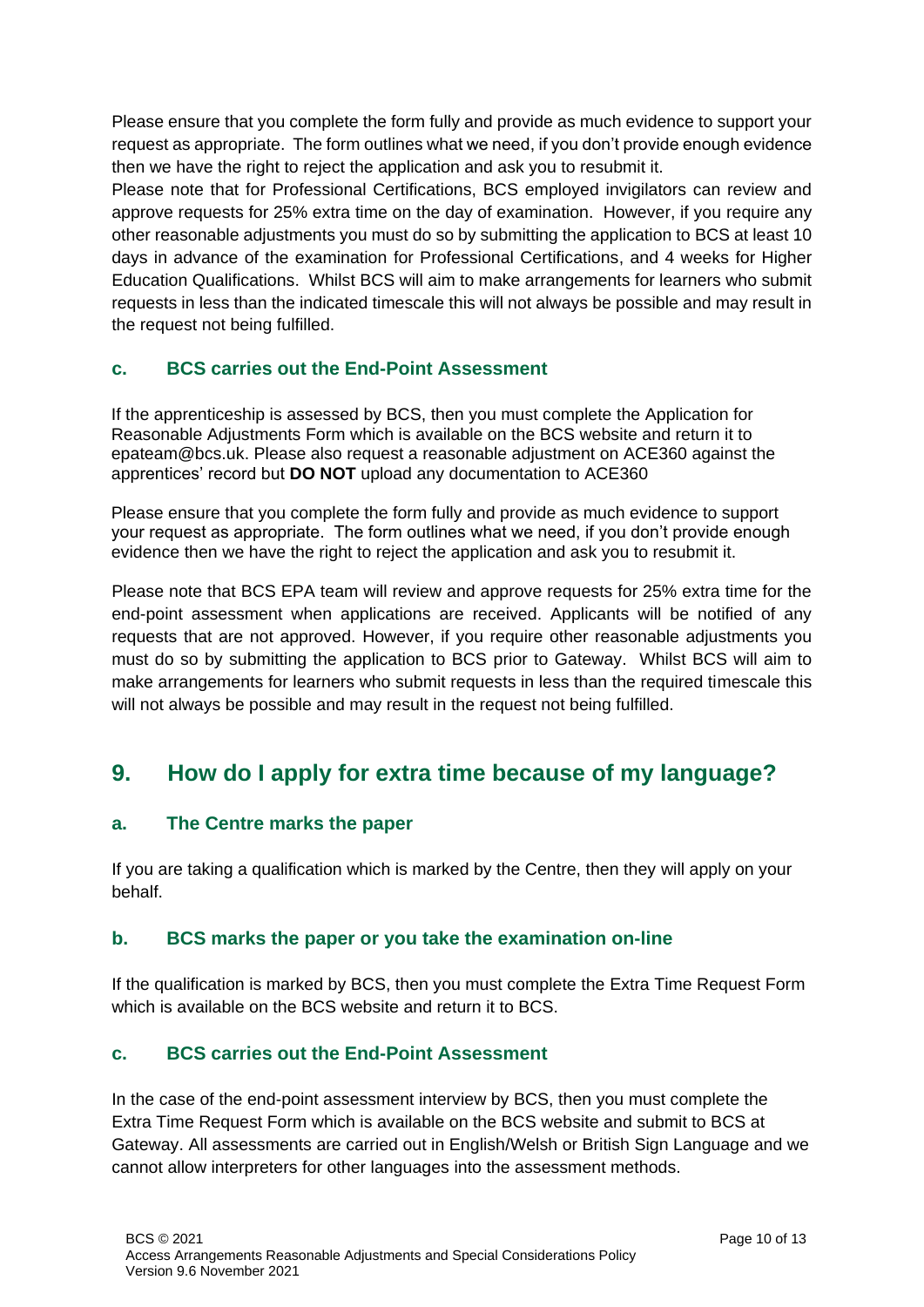# <span id="page-10-0"></span>**10. How do I apply for Special Consideration?**

## <span id="page-10-1"></span>**a. The Centre owns the paper**

Where taking a qualification which is owned and provided by the Centre, then please submit the request to them directly.

## <span id="page-10-2"></span>**b. BCS marks the paper or you take the examination on-line**

Where taking a qualification that is marked and/or is owned by BCS, then you must complete the Special Consideration Form which is available on the BCS website and return it to BCS.

## <span id="page-10-3"></span>**11. What documentary evidence is required?**

You should provide BCS with documentary evidence which outlines the nature and severity of your disability. It should be from an appropriate independent professional.

BCS will accept correspondence from another Awarding Body which shows that they have reviewed and approved your request for reasonable adjustments. This letter would need to state how much extra time had been approved and any other reasonable adjustments that were approved.

# <span id="page-10-4"></span>**12. Disclosure and Confidentiality**

Information about your disability is deemed 'sensitive personal data' and will be processed in line with the General Data Protection Regulations.

Your information will only be made available to those on a 'need to know' basis based on the Equality Act 2010. This will include BCS administrative staff and the invigilator of your examination/assessment as well as people who may be required to assist you during the examination/assessment such as a scribe or sign language interpreter.

If you take another examination/assessment with us at a later date and have no changes to your disability, you will not need to resubmit the evidence, all you need do is quote your Reasonable Adjustments number and we will be able to authorise the extra time based on your previous application. However, if circumstances have changed, then you will need to resubmit a new request form. If you prefer, you can request that we destroy all information once you have passed the examination/assessment.

BCS is required to provide details of the total number of requests for extra time due to disability and the breakdown of requests to the Regulators. This report will not contain any personally identifiable information.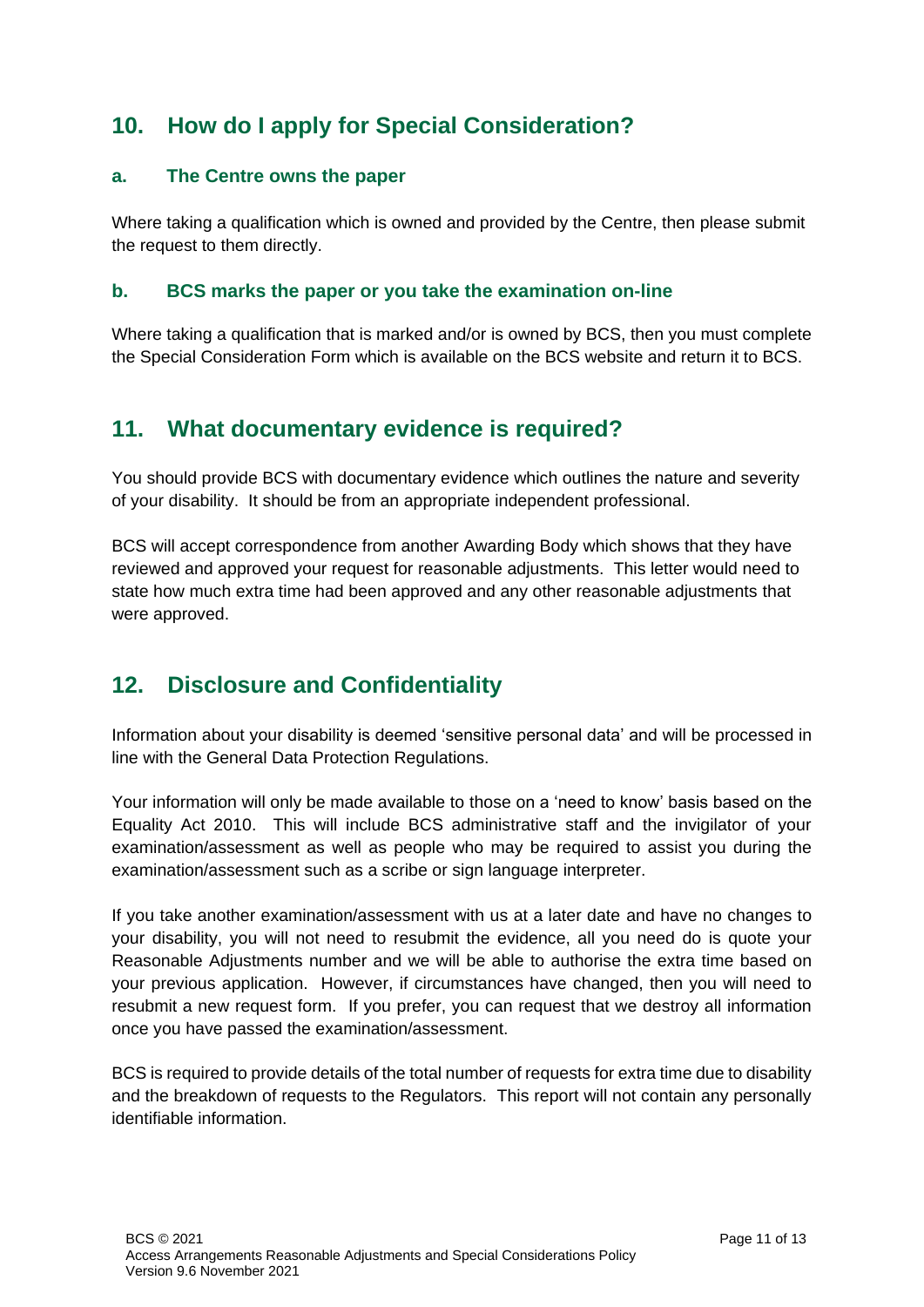As an example, we will report, 5 extra time requests in January 2018 - 2 of these were for dyslexia and 3 were for hearing impairments. We will not pass on, in written form, any sensitive information without your written consent.

BCS will keep on record all Reasonable Adjustment Request forms and evidence for a period of 30 days after the release of the examination/assessment results to allow for potential appeals or investigations to take place.

## <span id="page-11-0"></span>**13. Examples of Reasonable Adjustments**

#### **Dyslexia**

You can request different coloured paper; font adjustments, the use of your laptop and get 25% extra time.

#### **Attention Deficit Disorder**

You can have a rest break and the use of a prompter, who can show you on a page where you had been working.

#### **Autism Spectrum**

You can use a laptop and get 25% extra time.

#### **Visual Impairment**

You can use your own laptop, enlarged text and paper, a reader and 50% extra time if you have a statement from an appropriate professional or a certificate of registration as partially sighted or blind.

#### **Hearing Impairment**

You can use a BSL signer and an additional 25% extra time.

#### **Speech Impediment**

You can have up to 50% extra time.

## <span id="page-11-1"></span>**14. Appeals**

You have the right to appeal any decision made by BCS. If you wish to appeal against the decision to decline a request for reasonable adjustments or special consideration arrangements, please refer to the Learner Appeals Policy.

## <span id="page-11-2"></span>**15. Review Arrangements**

We will review the policy annually as part of our self-evaluation arrangements and revise it as and when necessary in response to customer and learner feedback, changes in our practices, actions from the regulatory authorities or external agencies or changes in legislation.